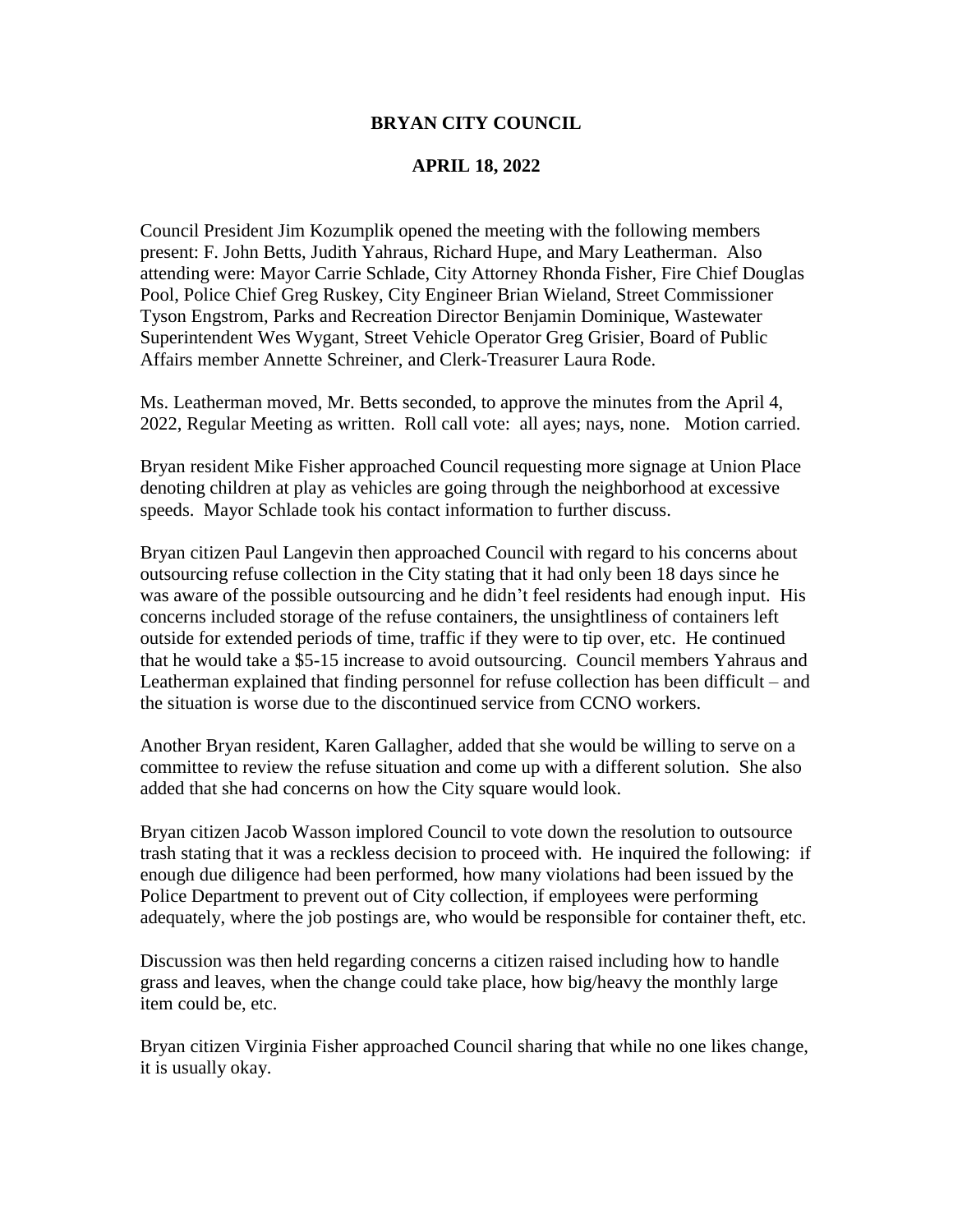Former Montpelier resident Eric Rezabek shared that there were many issues with Montpelier's trash collection while he was a resident and that having Bryan's current refuse collection was a major incentive to live here. He added that he didn't believe anyone would notice a \$10 per month increase. His thoughts regarding the unsightliness in Montpelier due to outsourcing trash were shared by Bryan resident Jackie Freeman.

Mrs. Yahraus moved, Mr. Hupe seconded, to approve the Clerk-Treasurer's report for the month ending March 31, 2022, as submitted by Clerk-Treasurer Rode. Roll call vote: all ayes; nays, none. Motion carried.

Resolution No. 23, 2022, titled,

## **A RESOLUTION APPROVING THE** *COMMUNITY REINVESTMENT AREA* **TAX EXEMPTION APPLICATION AS SUBMITTED BY DAVID W. SWANSON.**

was presented and read by title only. City Engineer Wieland requested Council approve a Community Reinvestment Area Tax Exemption application as submitted by David W. Swanson for remodeling at 114 and 116 West High Street, Bryan, Ohio.

Mr. Hupe moved, Ms. Leatherman seconded, to suspend the reading of Resolution No. 23, 2022, on three separate days. Roll call vote: all ayes; nays, none. Motion carried.

Ms. Leatherman moved, Mrs. Yahraus seconded, to pass Resolution No. 23, 2022. Roll call vote: all ayes; nays, none. Motion carried.

Resolution No. 24, 2022, titled,

#### **A RESOLUTION AUTHORIZING THE CHIEF OF POLICE OF THE CITY OF BRYAN TO APPLY FOR AND MANAGE GRANTS ASSOCIATED WITH NATIONAL POLICE DOG FOUNDATION FOR K9 EQUIPMENT FOR THE CITY OF BRYAN AS NEEDED.**

was presented and read by title only. Police Chief Ruskey requested to apply for and manage grants associated with National Police Dog Foundation for K9 Equipment for the City of Bryan. Further discussion was held.

Ms. Leatherman moved, Mr. Betts seconded, to suspend the reading of Resolution No. 24, 2022, on three separate days. Roll call vote: all ayes; nays, none. Motion carried.

Mrs. Yahraus moved, Mr. Hupe seconded, to pass Resolution No. 24, 2022. Roll call vote: all ayes; nays, none. Motion carried.

Resolution No. 25, 2022, titled,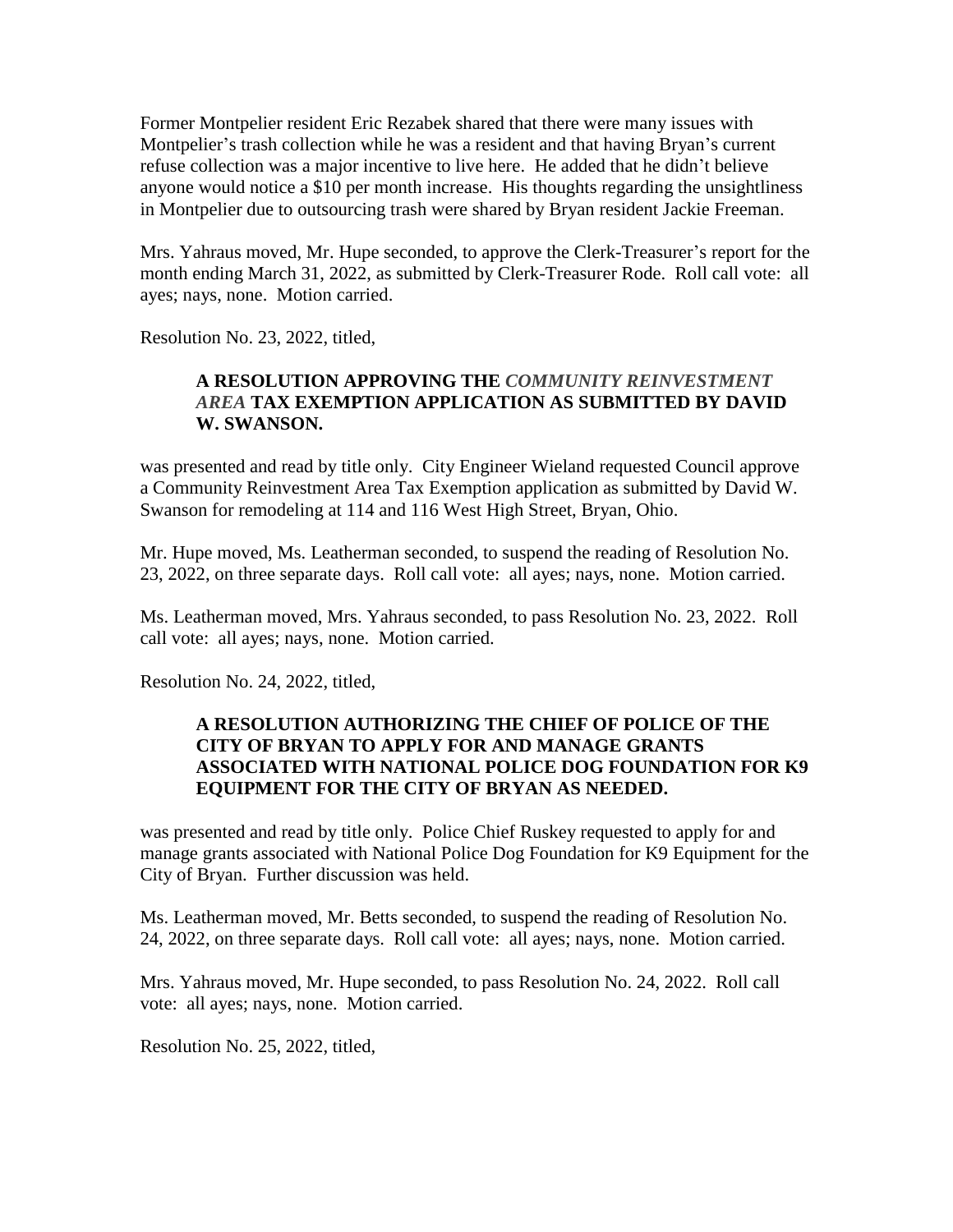## **A RESOLUTION AUTHORIZING THE CHIEF OF POLICE OF THE CITY OF BRYAN TO APPLY FOR AND MANAGE GRANTS ASSOCIATED WITH THE OHIO CRIMINAL JUSTICE SYSTEM AND AMERICAN RESCUE PLAN ACT (ARPA) FOR A MX908 CHEMICAL DETECTING MACHINE FOR THE CITY OF BRYAN AS NEEDED.**

was presented and read by title only. Police Chief Ruskey requested to apply for and manage grants associated with the Ohio Criminal Justice System and American Rescue Plan Act (ARPA) for a MX908 chemical detecting machine for the City.

Mr. Betts moved, Ms. Leatherman seconded, to suspend the reading of Resolution No. 25, 2022, on three separate days. Roll call vote: all ayes; nays, none. Motion carried.

Mrs. Yahraus moved, Mr. Hupe seconded, to pass Resolution No. 25, 2022. Roll call vote: all ayes; nays, none. Motion carried.

Resolution No. 26, 2022, titled,

# **A RESOLUTION AUTHORIZING THE CITY OF BRYAN TO USE THE STANDARD ALLOWANCE FOR THE LOCAL FISCAL RECOVERY FUND AS AUTHORIZED BY THE AMERICAN RESCUE PLAN ACT.**

was presented and read by title only. Mayor Schlade requested Council approve using the standard allowance for the Local Fiscal Recovery Fund as authorized by the American Rescue Plan Act.

Mr. Betts moved, Mr. Hupe seconded, to suspend the reading of Resolution No. 26, 2022, on three separate days. Roll call vote: all ayes; nays, none. Motion carried.

Ms. Leatherman moved, Mrs. Yahraus seconded, to pass Resolution No. 26, 2022. Roll call vote: all ayes; nays, none. Motion carried.

Ordinance No. 24, 2022, titled,

## **AN ORDINANCE TO ACCEPT THE BID WITH REPUBLIC SERVICES/ALLIED WASTE SERVICES OF BRYAN, WITH THE ALTERNATE BID PRICE OPTION, FOR RESIDENTIAL REFUSE COLLECTION, AND DECLARING AN EMERGENCY.**

was presented and read by title only. City Council member Yahraus thanked everyone for coming and shared that Council has taken this issue under serious consideration and has performed due diligence. She added that as residents, we have been spoiled.

Councilman Hupe added that what we have isn't sustainable. He cited the lack of workers and cost increases including the landfill, maintenance, equipment and garbage bags as primary causes. He noted that lighter users seem to be more in favor of the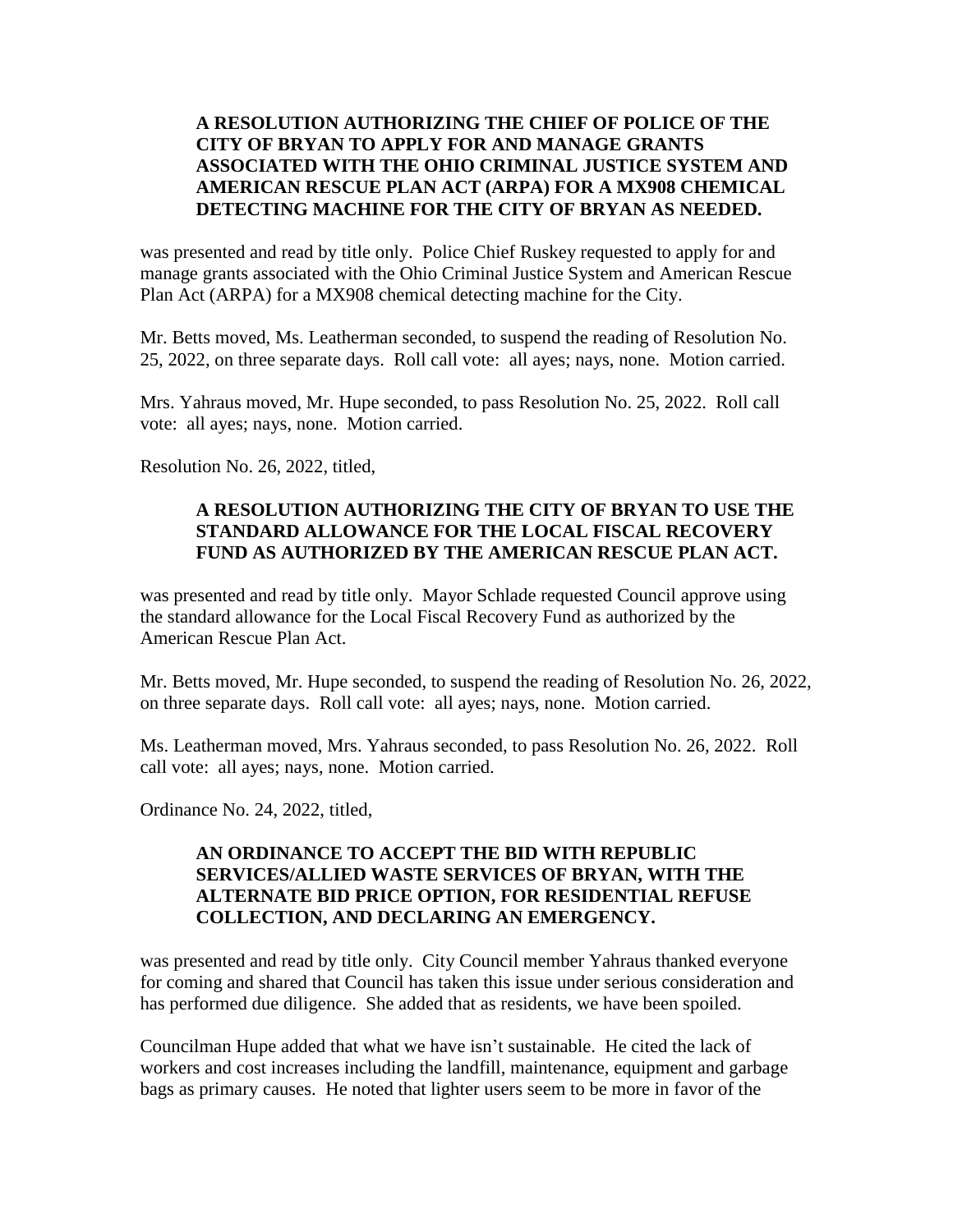switch than heavier users with more than four (4) in the household and shared that if the change occurs, monthly all trash would be missed. Mr. Hupe continued that there were both positives and negatives to the situation. On the positive side, benefits included: a monthly cost savings, the bins are easy to move and curbside brush will still be picked up. On the negative side, concerns were: there may be separate days for trash and recycling pick up, hauling items to Townline Road for all trash is inconvenient, and the rates could start low, but increase sharply after the contract period. He then proposed to vote down the current ordinance, and retain Republic to do the weekly trash and recycling collection while having the City do the twice per year all trash collection.

At this point, discussion was held regarding the possibility of going into Executive Session for acquisition of property. City Attorney Fisher noted that the Council may go into Executive Session under acquisition of property.

Ms. Leatherman moved, Mr. Hupe seconded, to go into Executive Session to discuss the acquisition of property at 6:24 p.m. Roll call vote: all ayes; nays, none. Motion carried.

Asked to attend the Executive Session in the Mayor's conference room were: Mayor Schlade, City Attorney Fisher, City Engineer Wieland, Street Commissioner Engstrom, and City Clerk-Treasurer Rode.

Mrs. Yahraus move, Ms. Leatherman seconded, to adjourn the Executive Session at 6:52 p.m. Roll call vote: all ayes; nays, none. Motion carried.

Upon returning to the Council Chamber, Councilman Hupe addressed everyone to note that he felt better about the one (1) large item for trash as it can be large enough that two (2) workers can lift it. However, he recognized that curbside pick-up is not a viable option – and, that we need to move forward.

Councilman Betts added that he appreciated the good discussion on the issue from all who had contacted Council members; however, sustainability is the issue as it pertains to maintenance and financial matters. He recognized that while the resolution would decrease refuse costs for residents, it also decreases service convenience for many. He continued that throughout the recent dialog, no better alternative has been presented than the proposed contract. A final concern of his is that if this proposal is turned down, a future proposal might have significant increase due to the current economic environment/inflation. He continued by making the following motion.

Mr. Betts moved, Mrs. Yahraus seconded, to suspend the reading of Ordinance No. 24, 2022, on three separate days. Roll call vote: all ayes; nays, none. Motion carried.

Mr. Betts moved, Ms. Leatherman seconded, to pass Ordinance No. 24, 2022. Roll call vote: all ayes; nays, none. Motion carried.

Ordinance No. 25, 2022, titled,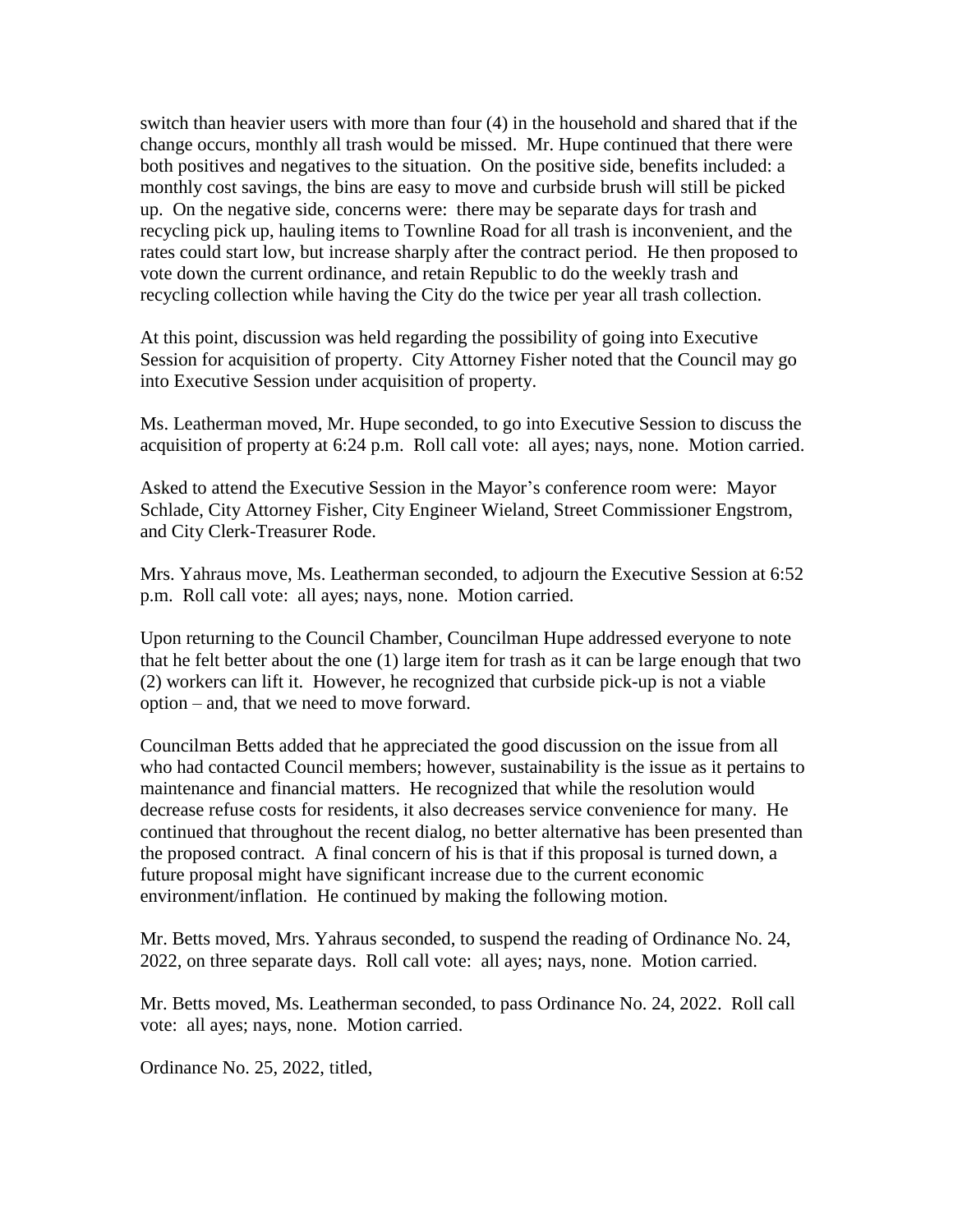### **AN ORDINANCE AUTHORIZING THE MAYOR TO ENTER INTO A CONTRACT WITH BRYAN EXCAVATING, LLC. FOR THE PROJECT KNOWN AS "2022 NOBLE DRIVE AND PLEASANTWOOD AVENUE IMPROVEMENTS."**

was presented and read by title only. City Engineer Wieland requested that Council authorize a contract with Bryan Excavating, LLC. for the 2022 Noble Drive and Pleasantwood Avenue Improvements project for \$265,437.40. He added that the completion date is estimated to be mid-September.

Ms. Leatherman moved, Mr. Hupe seconded, to suspend the reading of Ordinance No. 25, 2022, on three separate days. Roll call vote: all ayes; nays, none. Motion carried.

Mr. Betts moved, Mrs. Yahraus seconded, to pass Ordinance No. 25, 2022. Roll call vote: all ayes; nays, none. Motion carried.

Ordinance No. 26, 2022, titled,

# **AN ORDINANCE TO AUTHORIZE THE MAYOR TO ENTER INTO A CONSENT AGREEMENT WITH NATIONAL RAILROAD PASSENGER CORPORATION (AMTRAK) TO ALLOW FOR IMPROVEMENT TO THE AMTRAK STATION.**

was presented and read by title only. Mayor Schlade requested Council authorize a consent agreement with National Railroad Passenger Corporation (AMTRAK) to allow for a \$3,200,000 investment in the local AMTRAK station including: restrooms, waiting room, porch, and improving the signage. She added that the ground-breaking may happen in the fall.

Mrs. Yahraus moved, Ms. Leatherman seconded, to suspend the reading of Ordinance No. 26, 2022, on three separate days. Roll call vote: all ayes; nays, none. Motion carried.

Mr. Hupe moved, Mr. Betts seconded, to pass Ordinance No. 26, 2022. Roll call vote: all ayes; nays, none. Motion carried.

Mayor Schlade shared that a letter had been received from the Ohio Division of Liquor control regarding the transfer of a liquor permit from Miami Valley Pizza LLC, 1401 West High Street, Bryan, Ohio to SFR X Holdings LLC, DBA Pizza Hut of OH, 1401 West High Street, Bryan, Ohio. She noted that Council needed to say if they wished to hold a hearing on the matter or not.

Mr. Hupe moved, Mr. Betts seconded, to approve to not hold a hearing with the Ohio Division of Liquor Control regarding the transfer of a liquor permit from Miami Valley Pizza LLC, 1401 West High Street, Bryan, Ohio to SFR X Holdings LLC, DBA Pizza